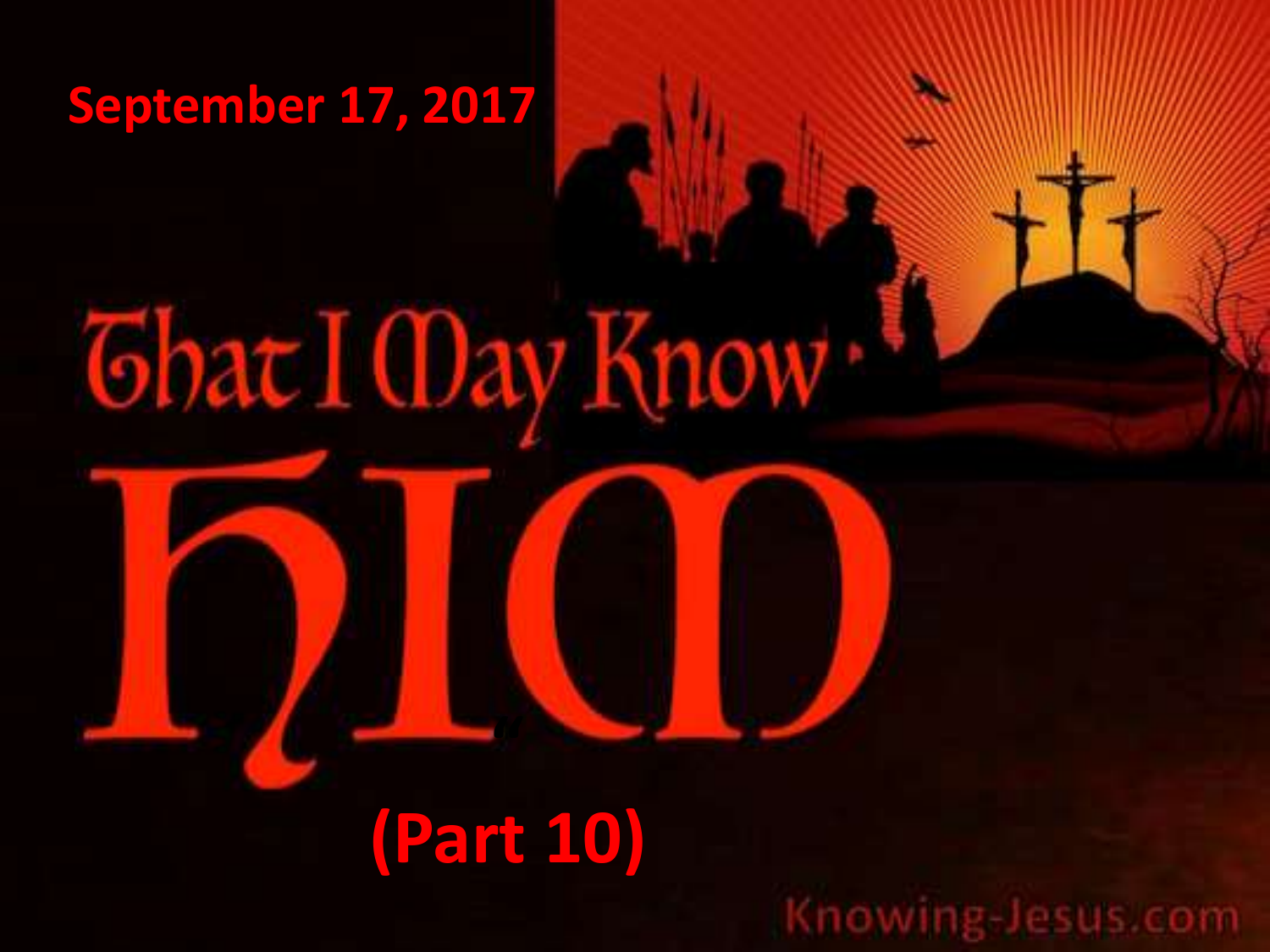## **Matthew 5:8 (NKJV)**

#### **Blessed** *are* **the pure in heart, For they shall see God.**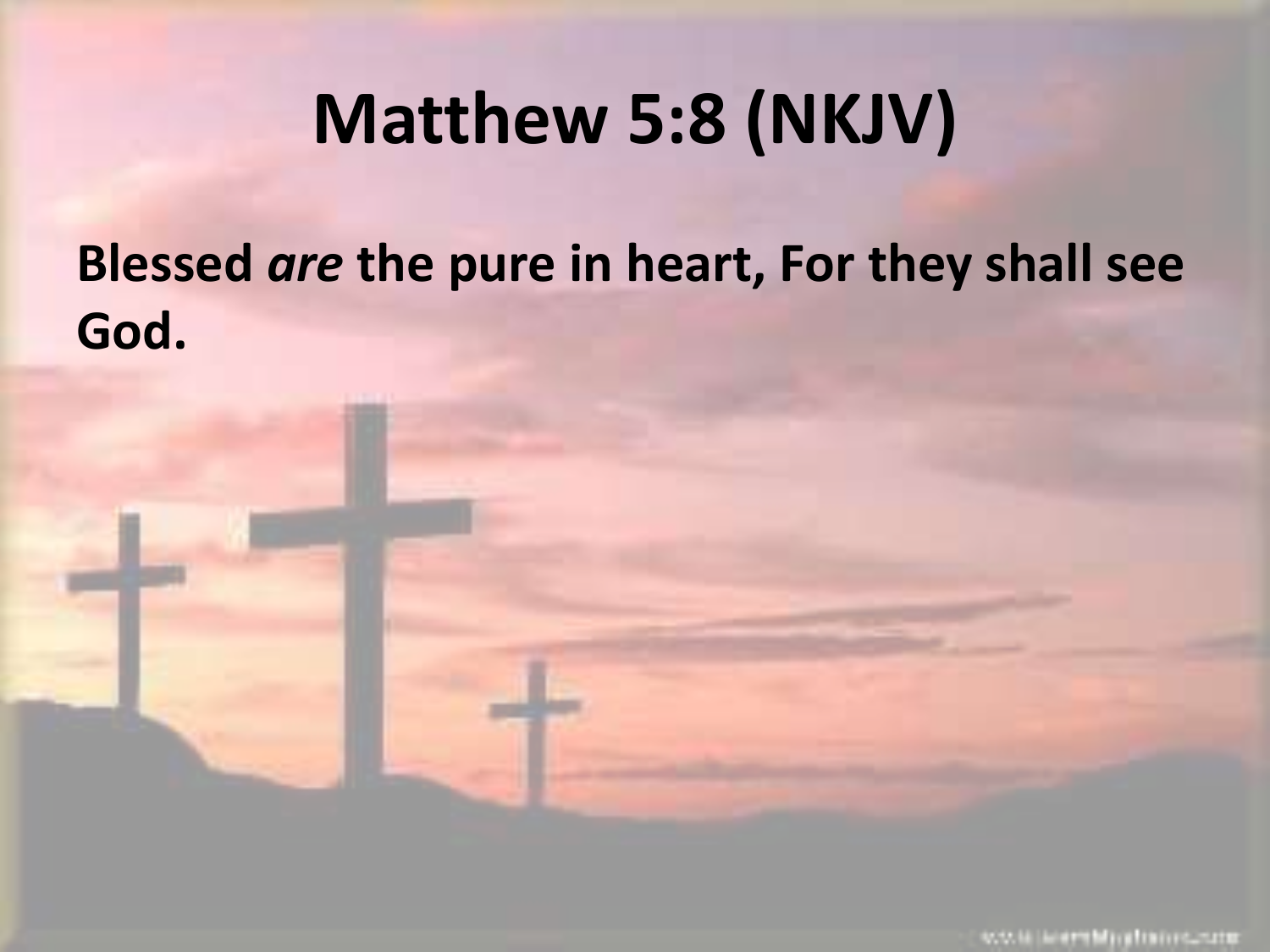#### **The Promise:**

#### **One Day all Christians will be in the Presence of God.**

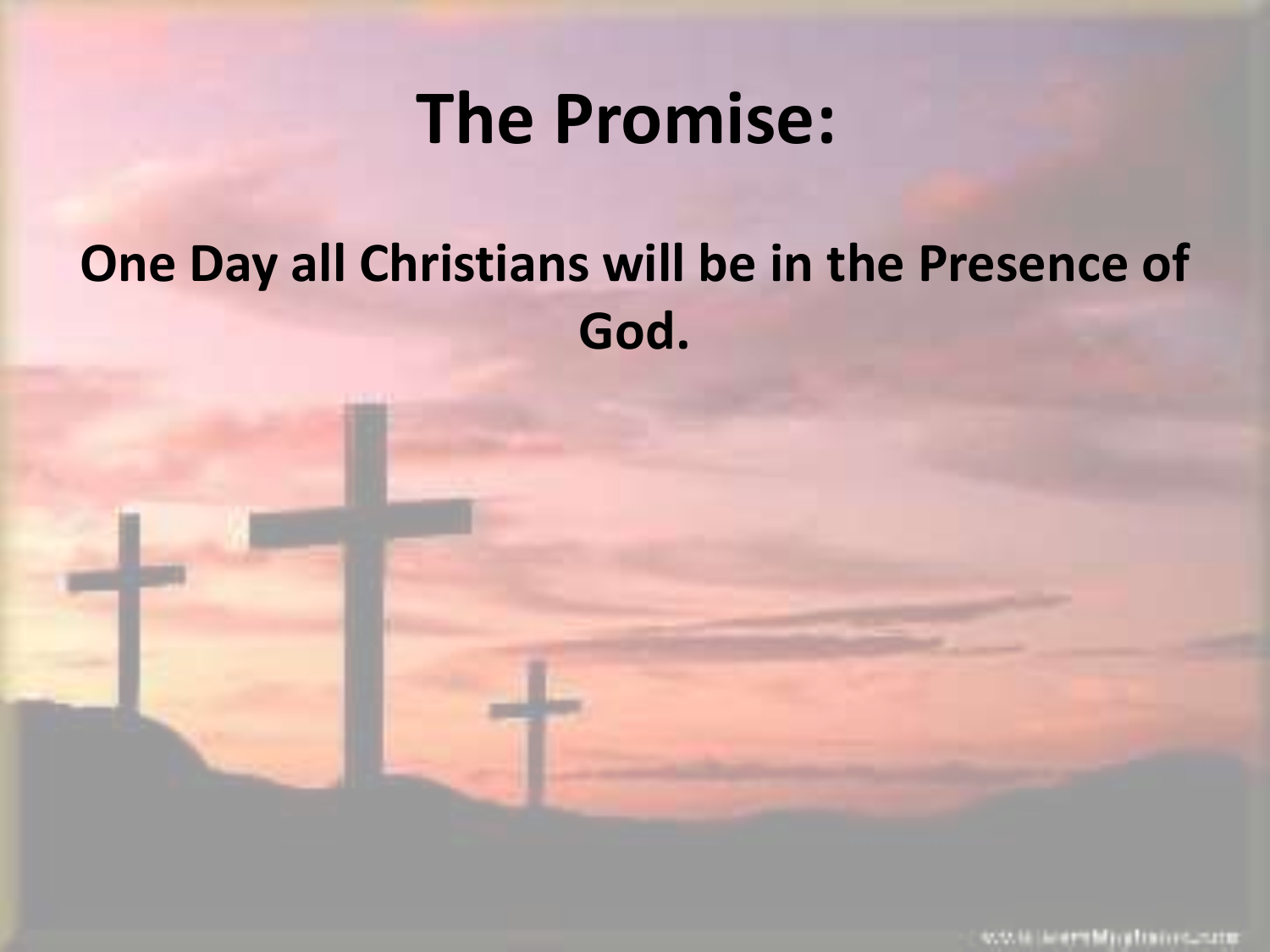# **Our Preparation:**

#### **A pure heart.**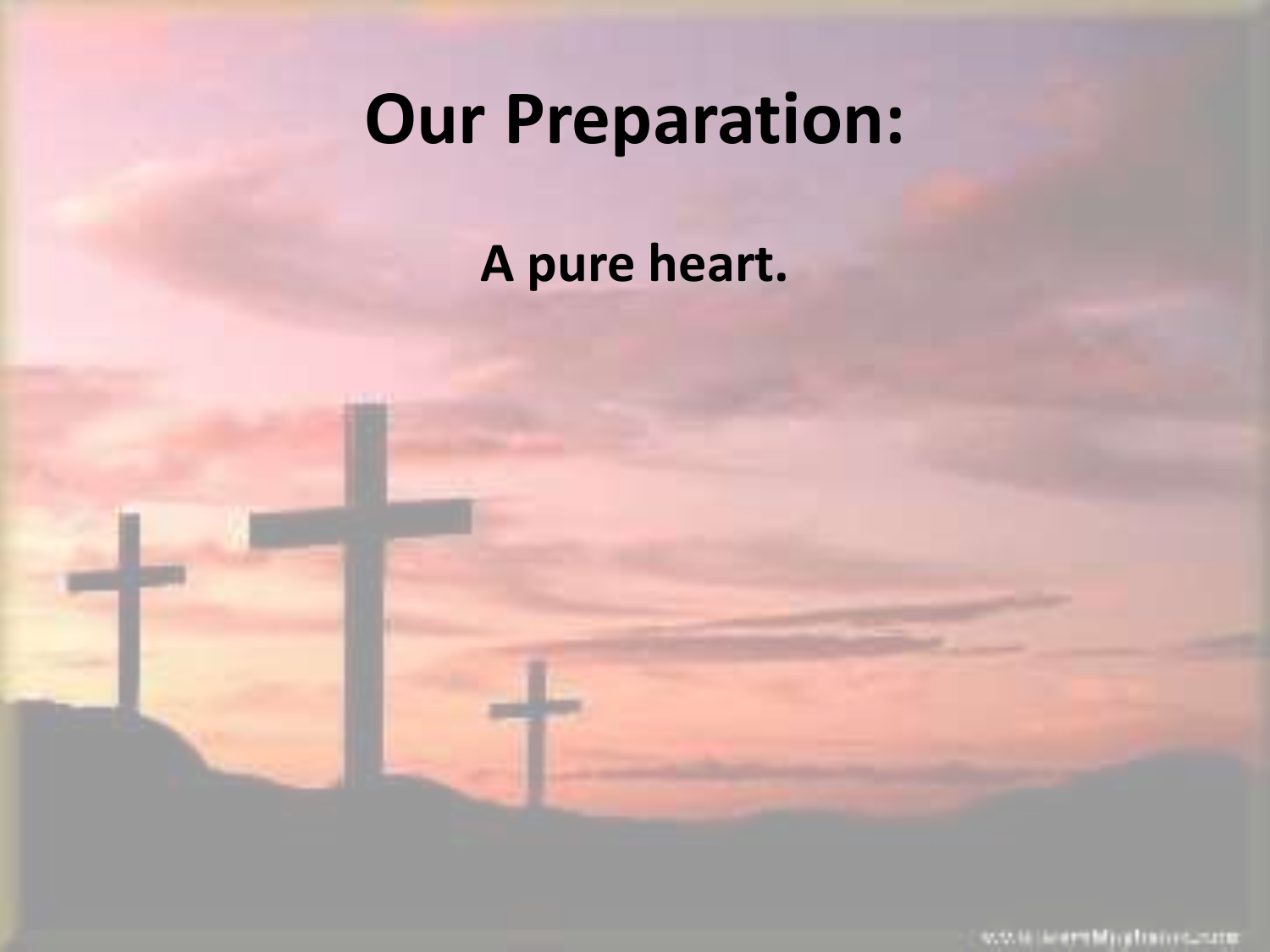#### **I. Understanding our state of heart:**

www.laternMaghainschafts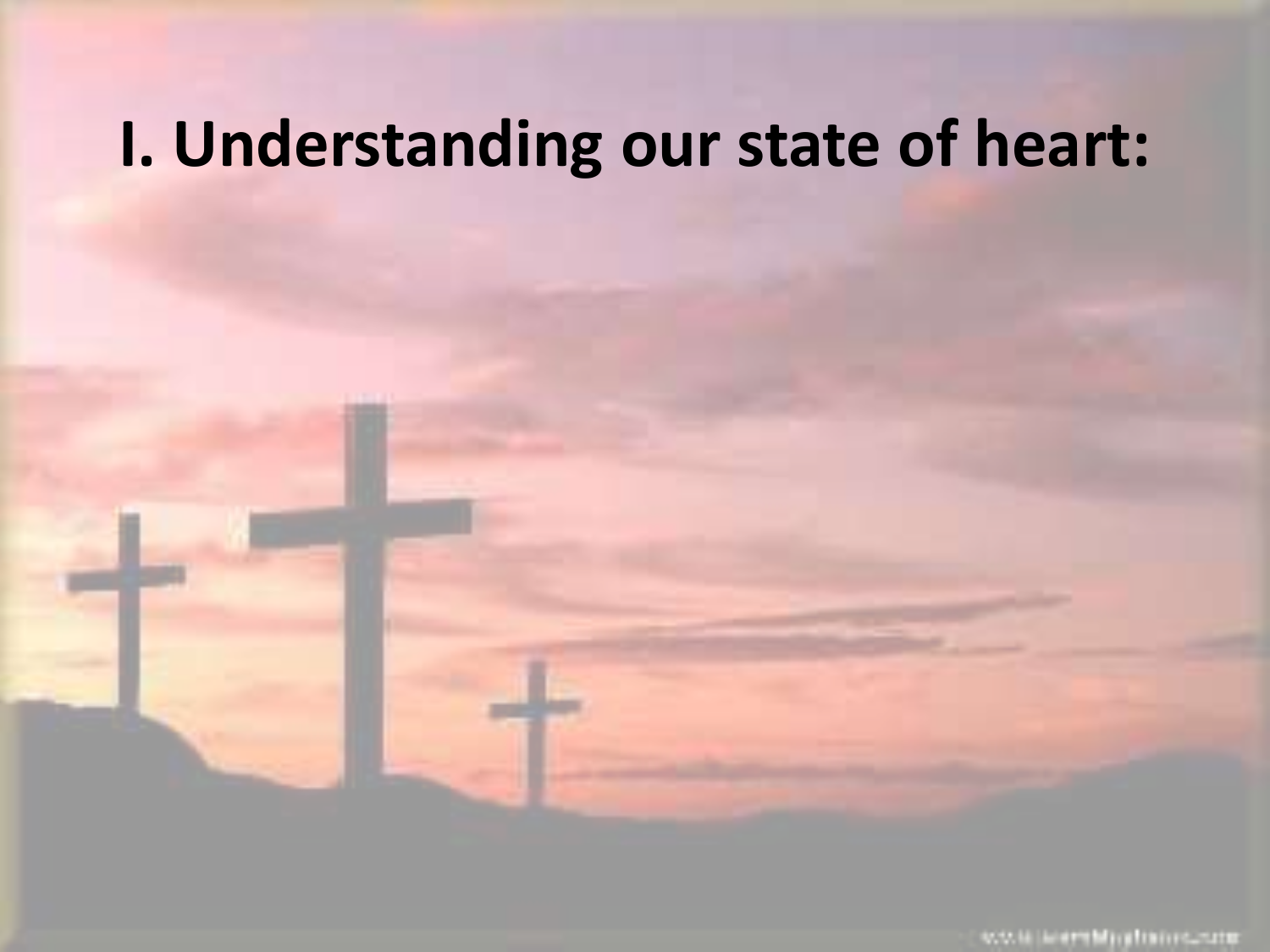# **Luke 6:45 (NKJV)**

**A good man out of the good treasure of his heart brings forth good; and an evil man out of the evil treasure of his heart brings forth evil. For out of the abundance of the heart his mouth speaks.**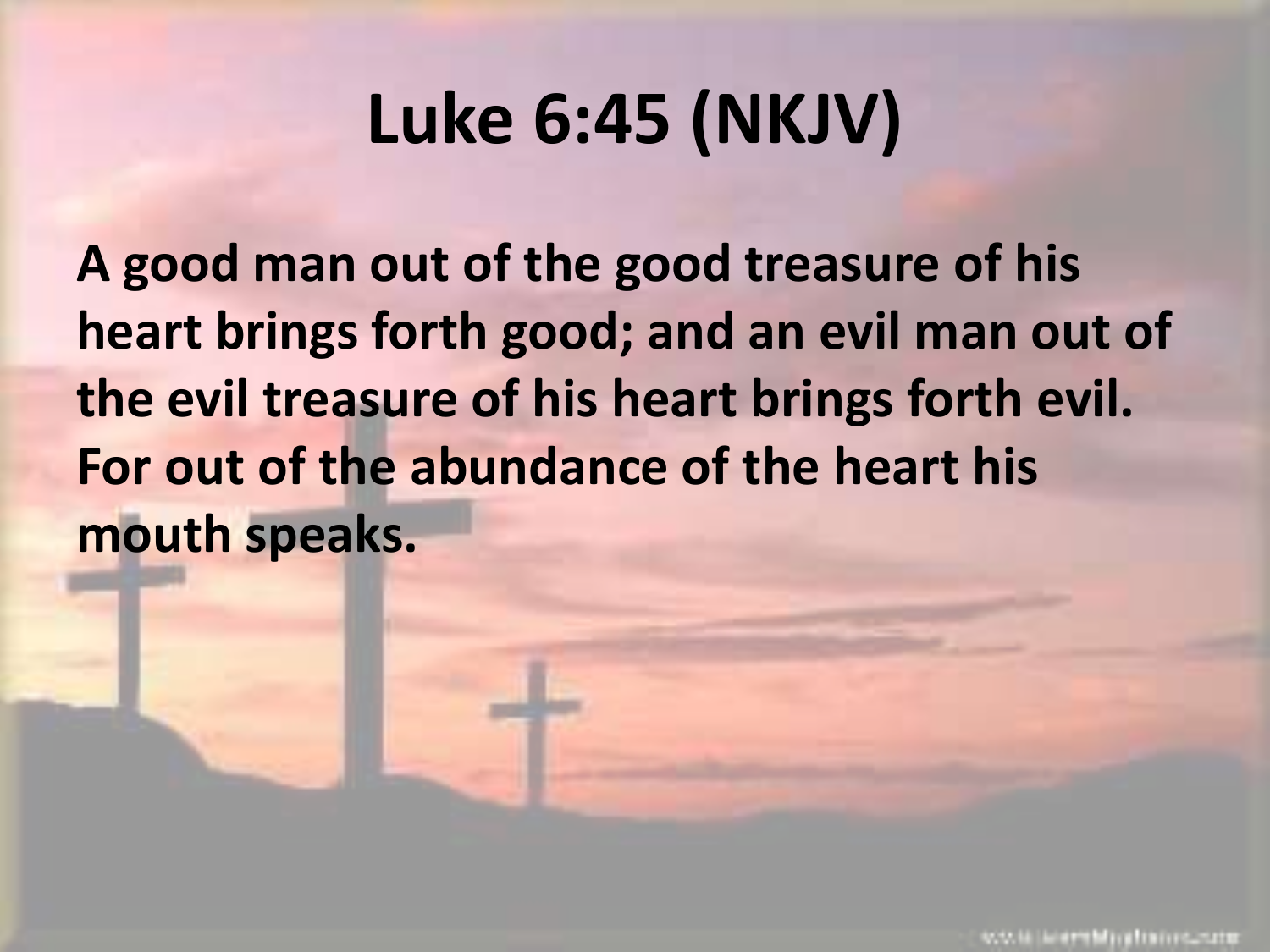# **II. Cleansing our heart.**

www.latermMagnitudes.com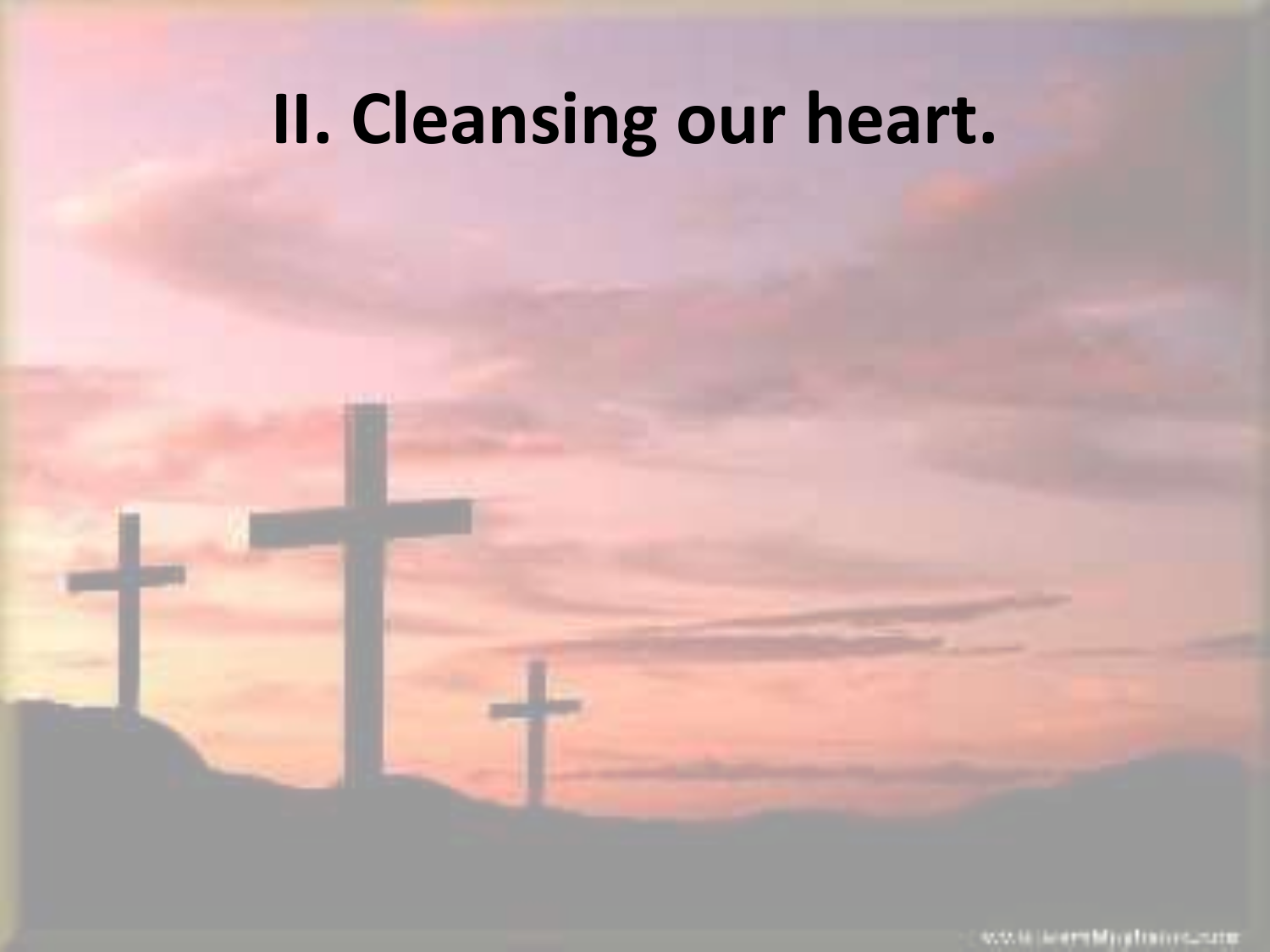## **2 Corinthians 7:1 (NKJV)**

**Therefore, having these promises, beloved, let us cleanse ourselves from all filthiness of the flesh and spirit, perfecting holiness in the fear of God.**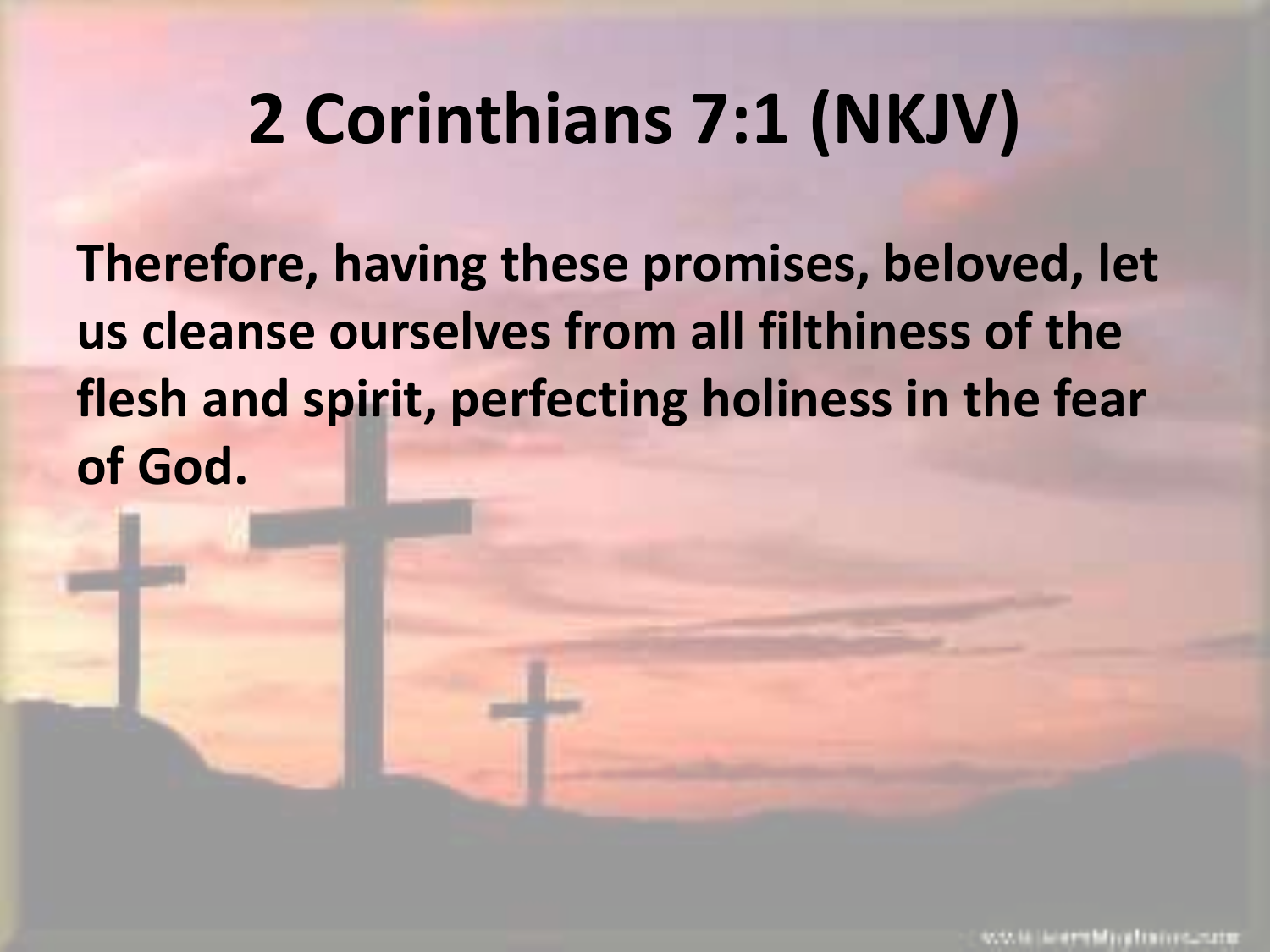#### **James 4:8 (NKJV)**

**Draw near to God and He will draw near to you. Cleanse** *your* **hands,** *you* **sinners; and purify**  *your* **hearts,** *you* **double-minded.**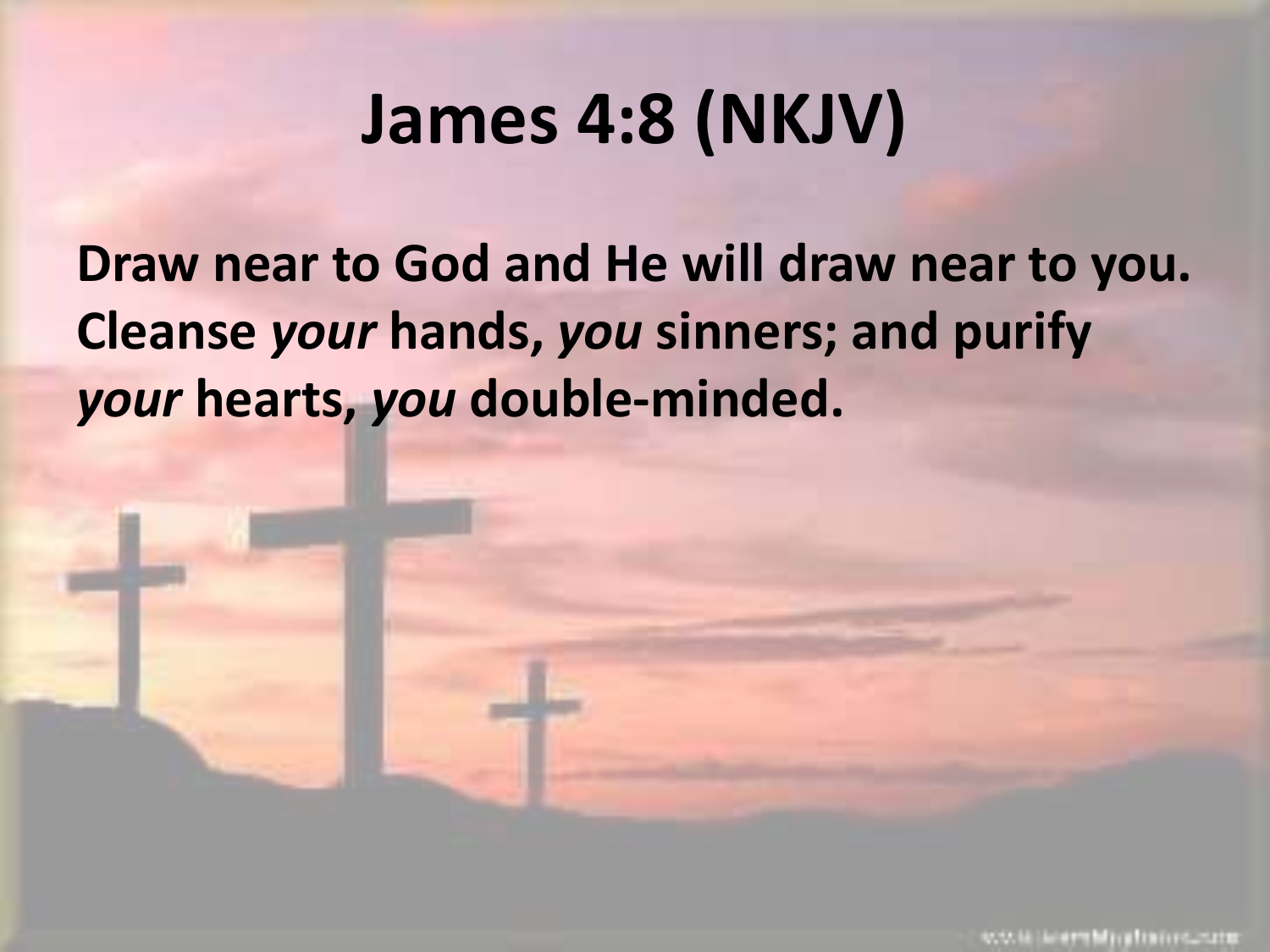

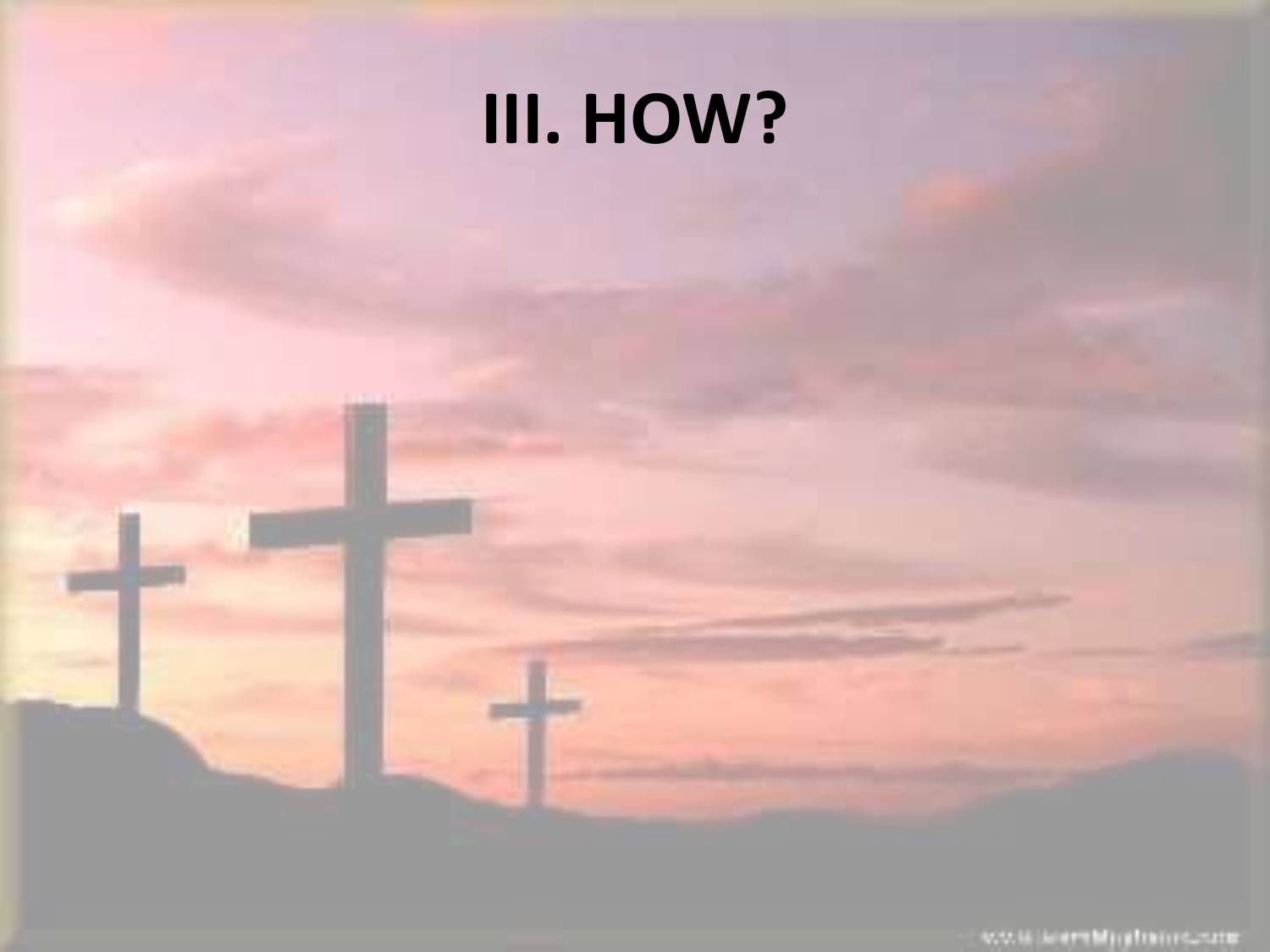#### **A. The Word cleanses us.**

www.laternMaghannschate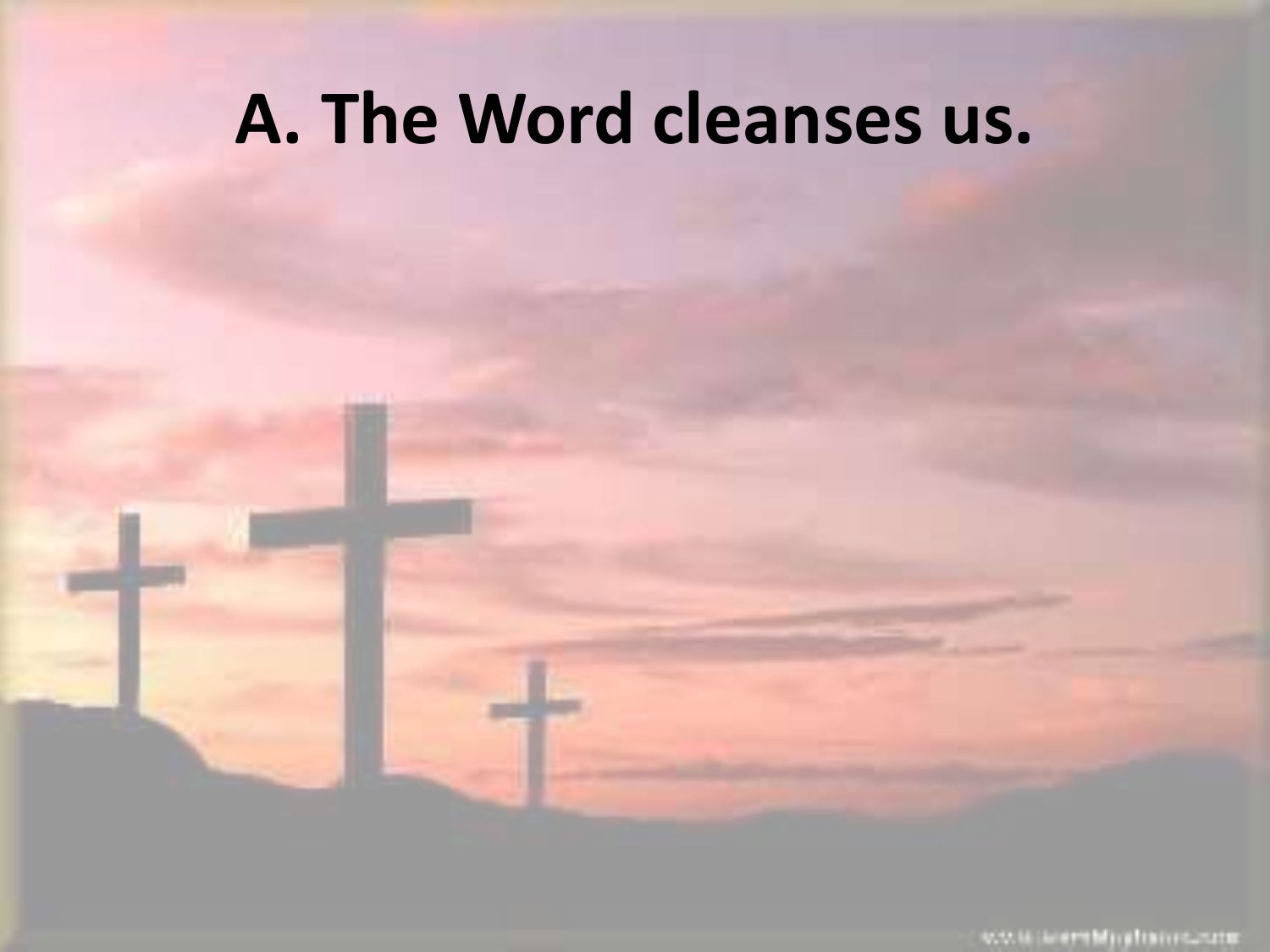# **John 15:3 (NKJV)**

#### **You are already clean because of the word which I have spoken to you.**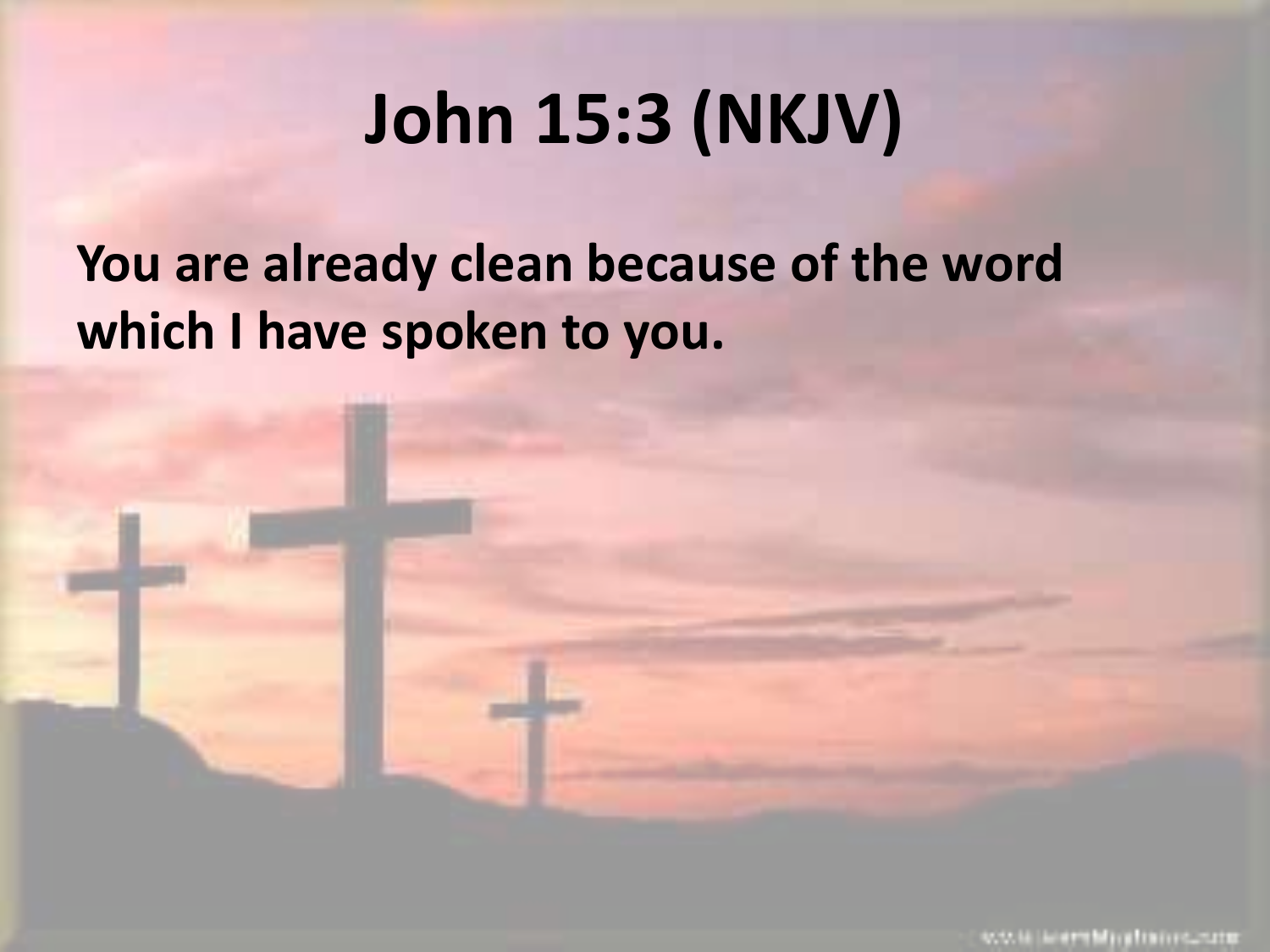## **Ephesians 5:25-27 (NKJV)**

**Husbands, love your wives, just as Christ also loved the church and gave Himself for her, that He might sanctify and cleanse her with the washing of water by the word, that He might present her to Himself a glorious church, not having spot or wrinkle or any such thing, but that she should be holy and without blemish.**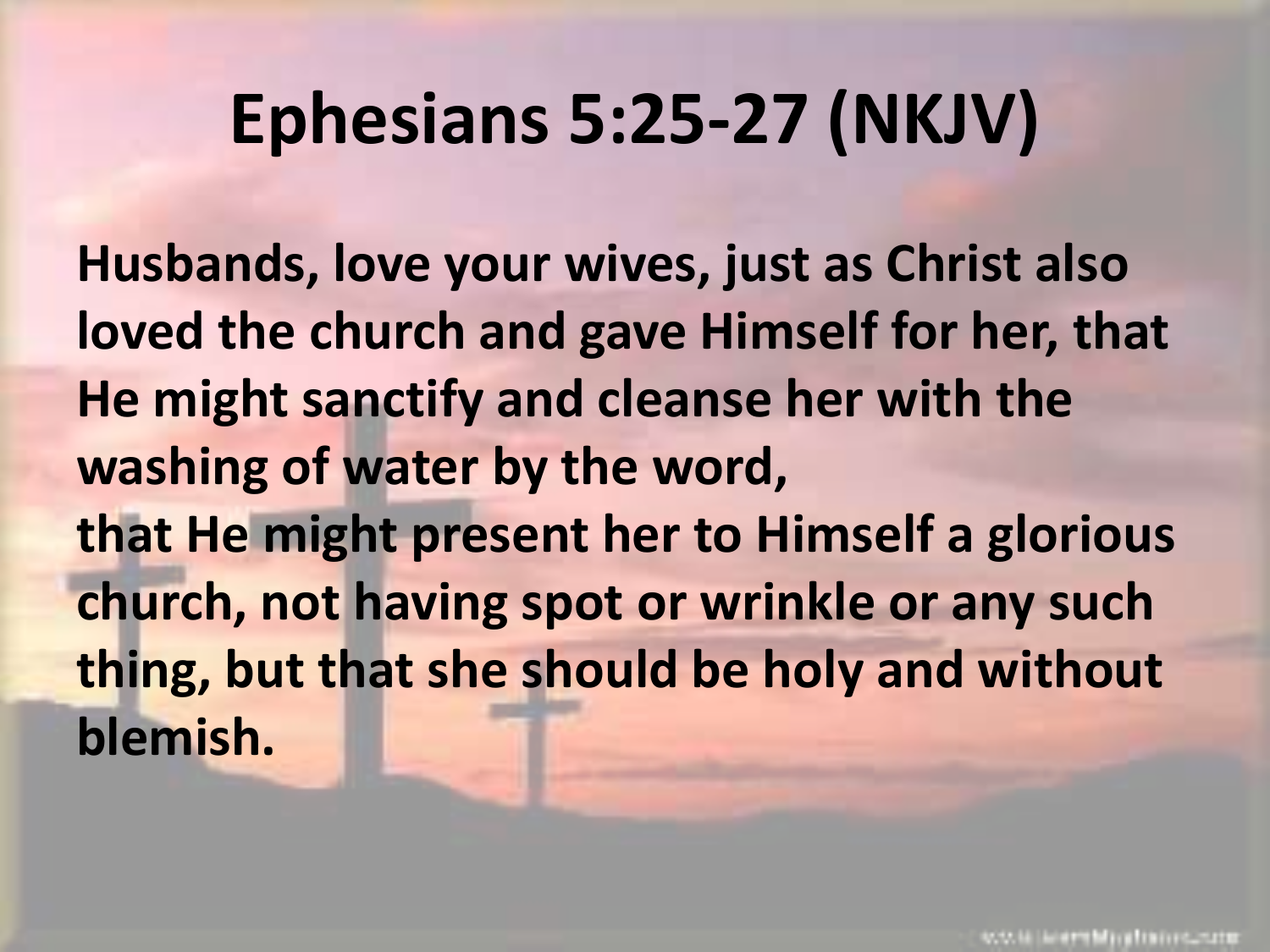## **B. Confession of sin cleanses us.**

www.latermMaghtanic.com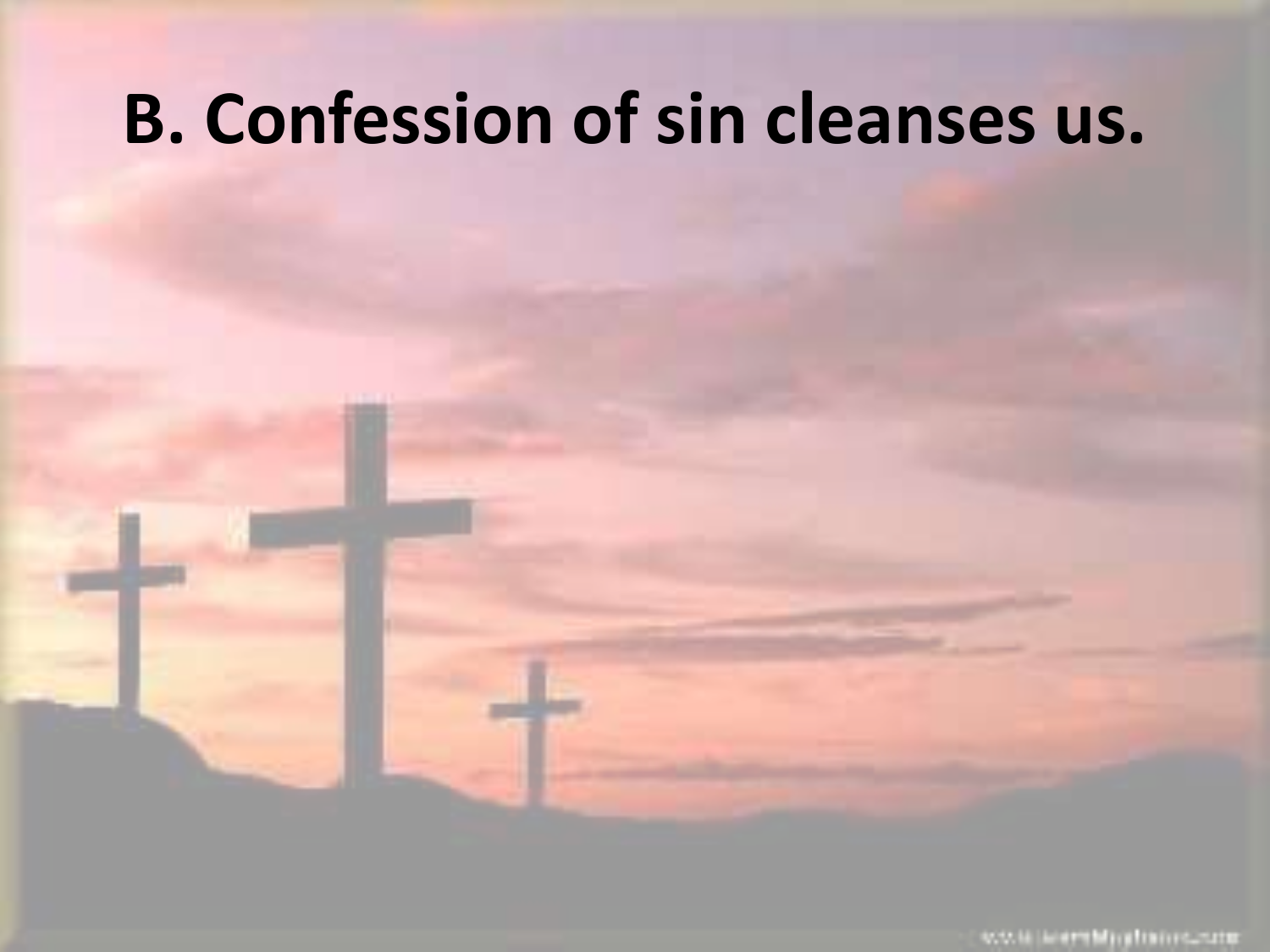# **1 John 1:9 (NKJV)**

**If we confess our sins, He is faithful and just to forgive us** *our* **sins and to cleanse us from all unrighteousness.**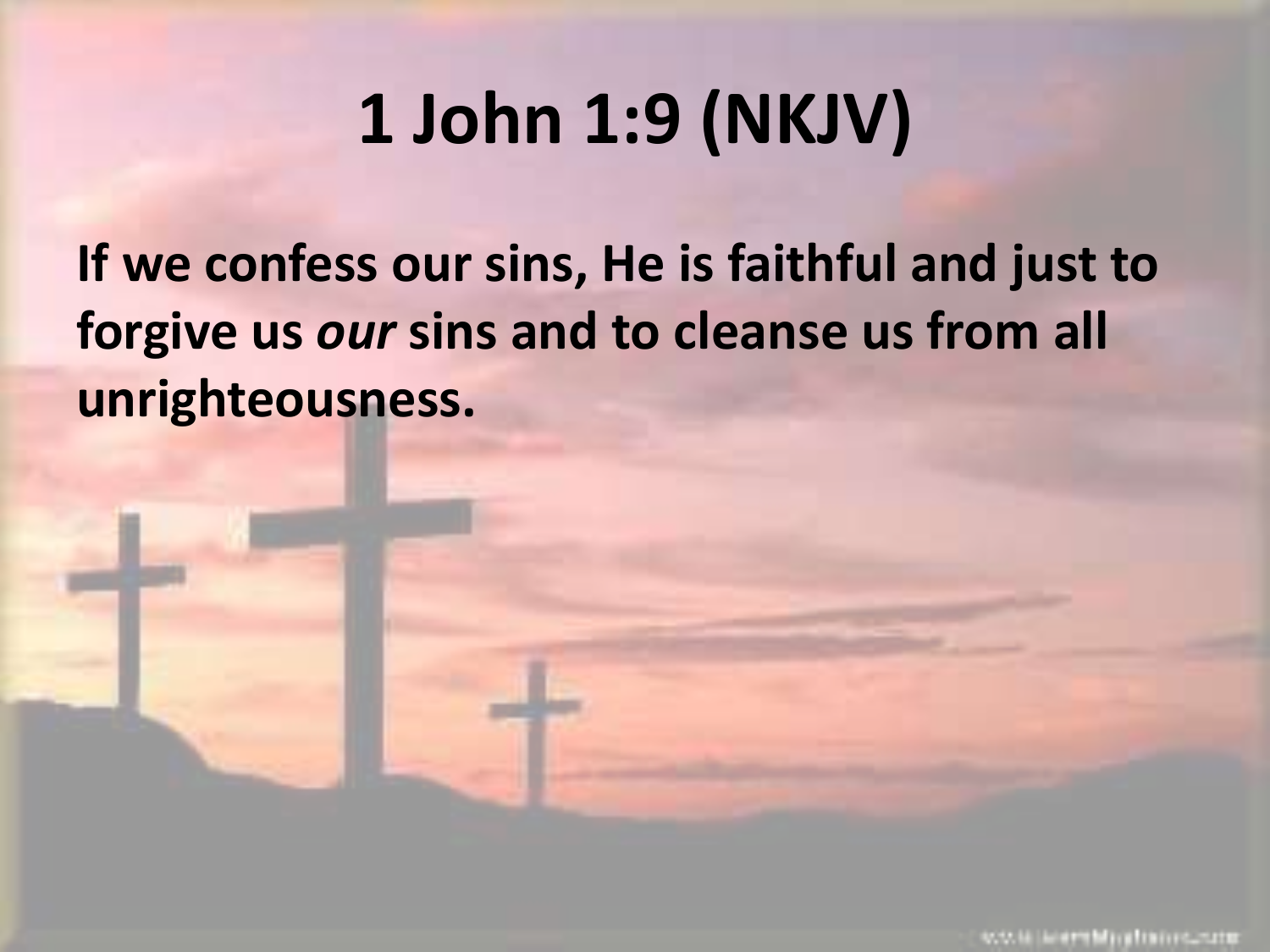# **C. Now or later?**

www.laternMaghanosaste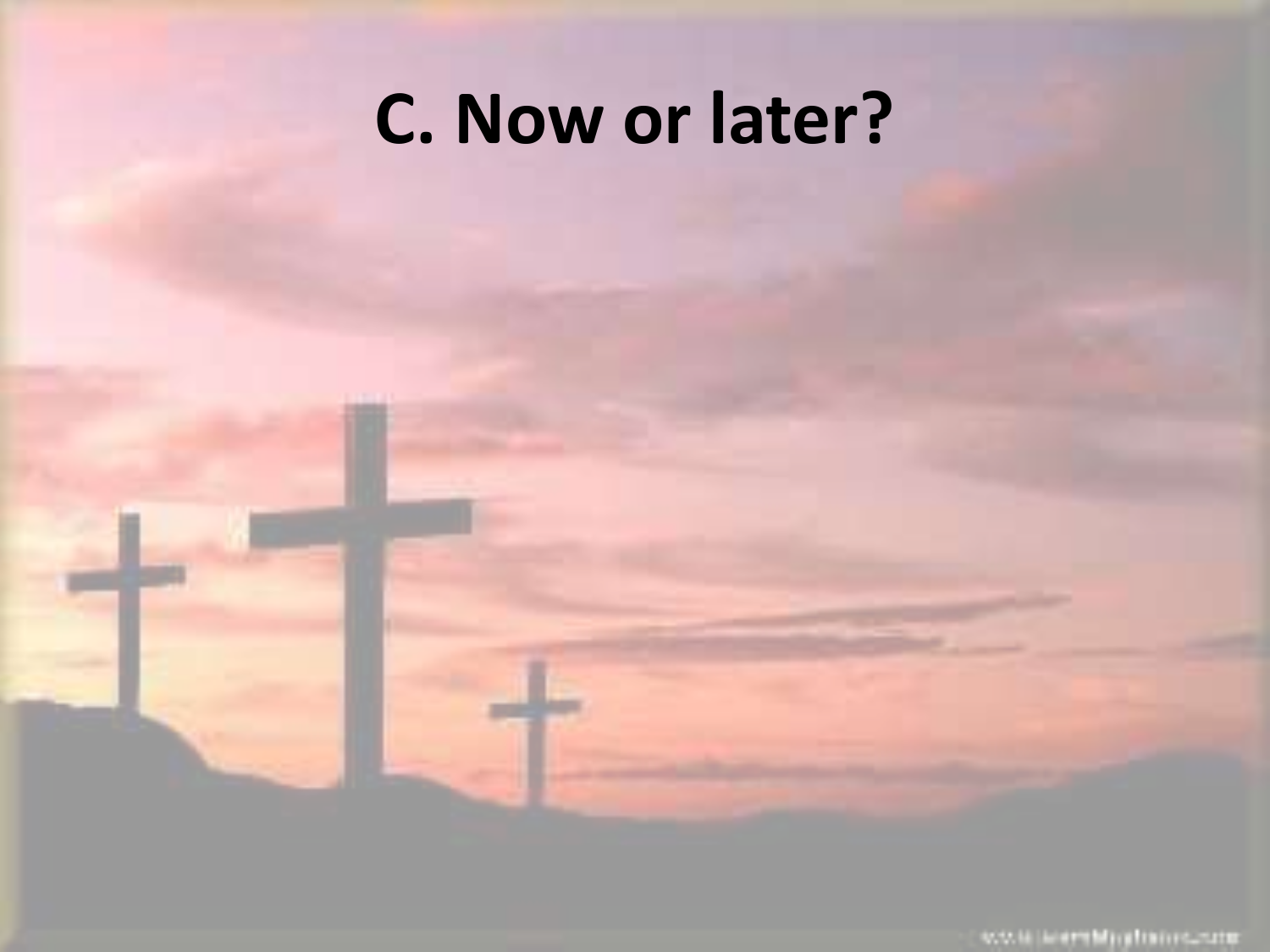#### **2 Corinthians 5:9-10 (NKJV)**

**Therefore we make it our aim, whether present or absent, to be well pleasing to Him. For we must all appear before the judgment seat of Christ, that each one may receive the things**  *done* **in the body, according to what he has done, whether good or bad.**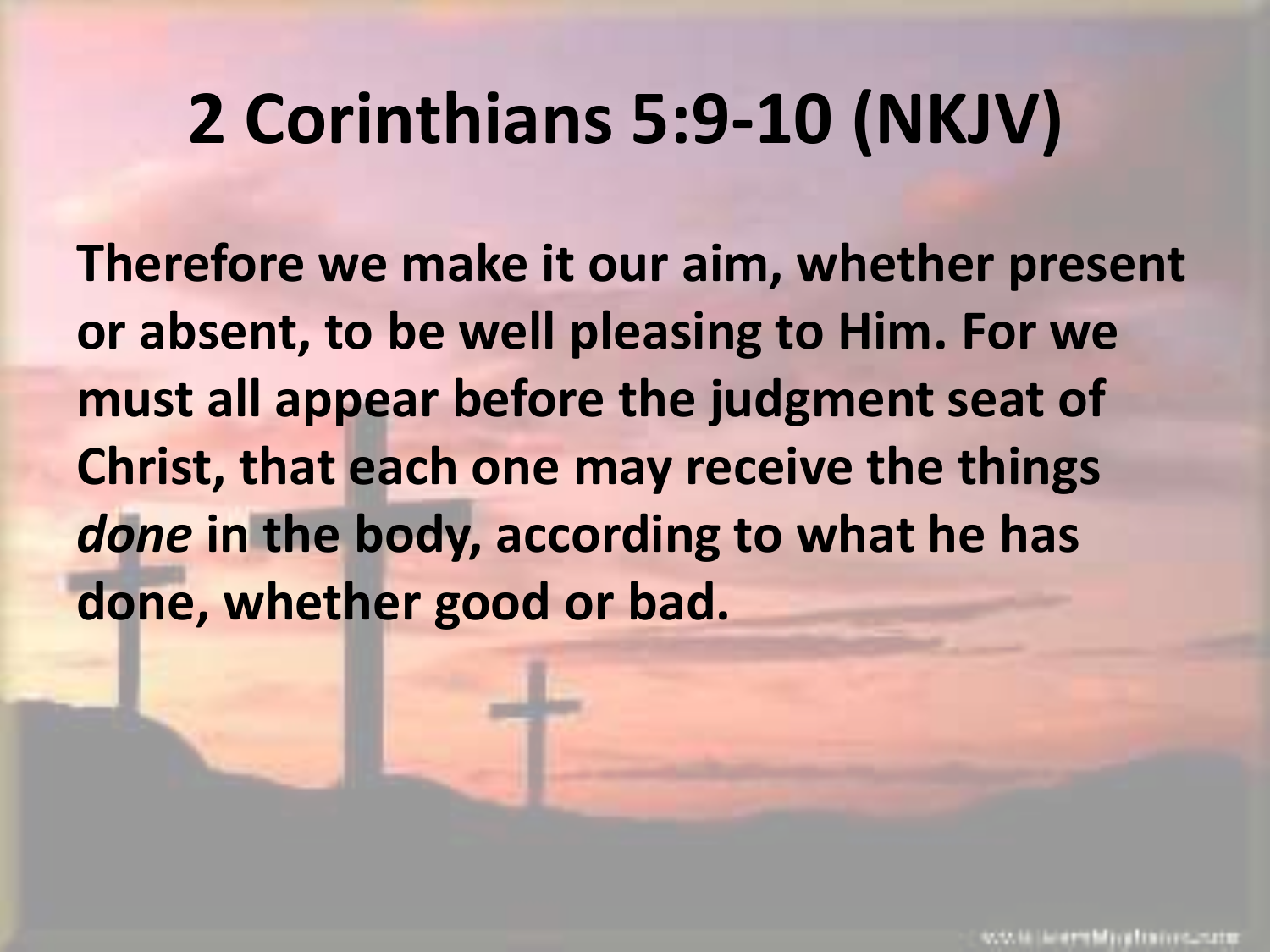#### **Romans 6:12-13 (NKJV)**

**Therefore do not let sin reign in your mortal body, that you should obey it in its lusts. And do not present your members** *as* **instruments of unrighteousness to sin, but present yourselves to God as being alive from the dead, and your members** *as* **instruments of righteousness to God.**